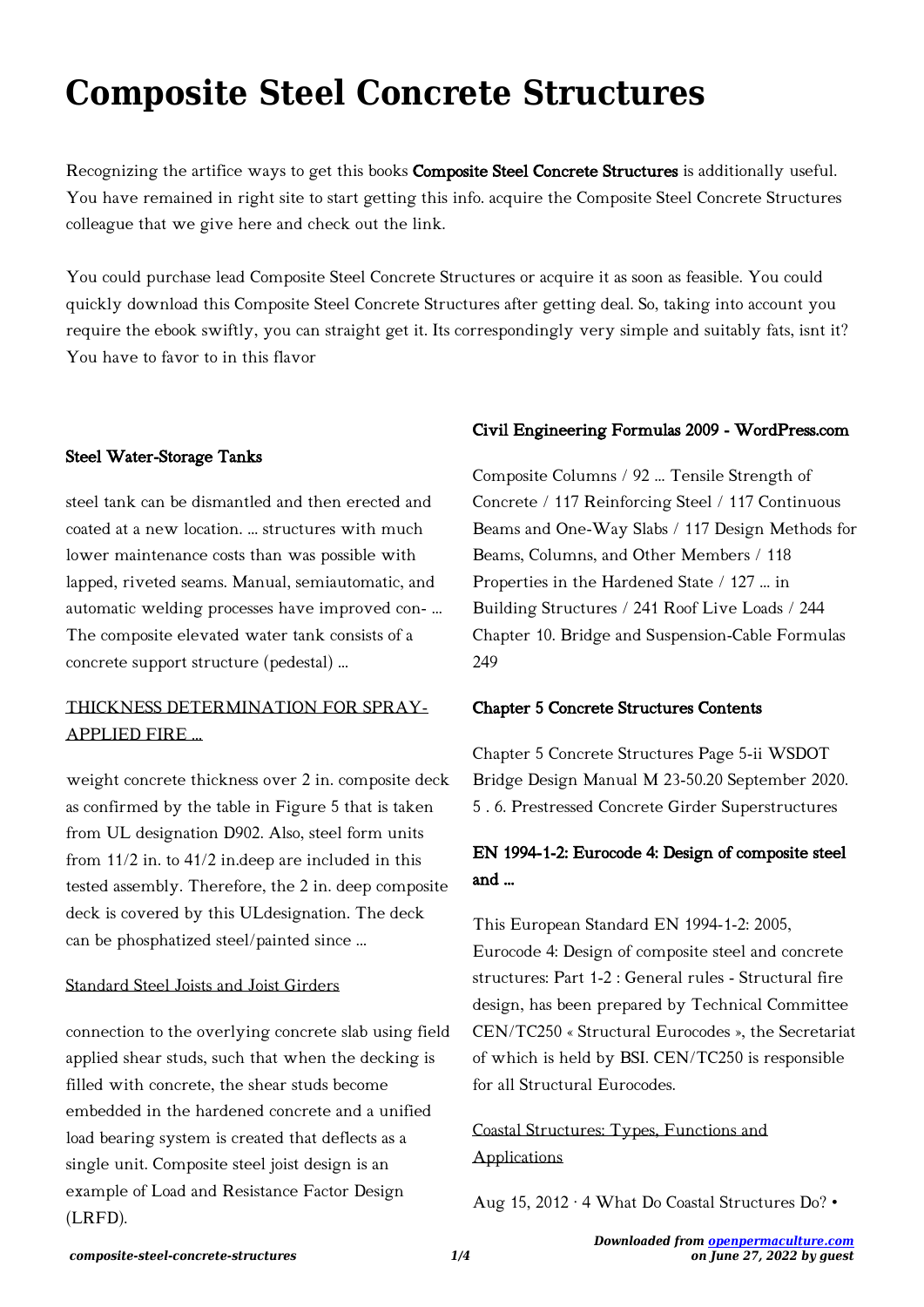Protect infrastructure from flooding due to high water levels, erosion, and impact from waves and currents • Protect boat traffic by reducing waves and wave impact • Stabilize navigation channels by reducing sedimentation, inlet migration • Reduce erosion by stabilizing shorelines/beaches • Enhance recreation, beauty

# 1.0 INTRODUCTION TO STRUCTURAL ENGINEERING 1.1 …

CE 405: Design of Steel Structures – Prof. Dr. A. Varma • Contractor/Erector - primary responsibility is ensuring that the members and connections are ... • The choices for material include: (a) steel, (b) reinforced concrete, and (c) steel-concrete composite construction. • The choices for structural framing plan include moment ...

### Case Studies on Residential Buildings using Steel

The steel structure consists of 280 ASB 100 sections spanning up to 5.5 m between steel columns, which are located in the separating walls. The 300 mm deep composite slab spans between cross-walls and did not require temporary propping. Plasterboard was fixed on resilient bars directly attached to the decking.

# AMERICAN NATIONAL STANDARDS INSTITUTE/ STEEL

A. This Standard for Composite Steel Floor Deck-Slabs, hereafter referred to as the Standard, shall govern the materials, design, and erection of composite concrete slabs utilizing cold formed steel deck functioning as a permanent form and as reinforcement for positive moment in floor and roof applications in buildings and similar structures. B.

# GUIDELINES FOR RAILROAD GRADE SEPARATION …

GUIDELINES FOR RAILROAD GRADE SEPARATION PROJECTS, MAY 2016 4 1. INTRODUCTION 1.1 Purpose The purpose of these Guidelines is to inform Applicants, Contractors and other parties concerned with Railroad policies

# Structural use of concrete - Agensi Pekerjaan CRC Recruits

Section 3. Design and detailing: reinforced concrete 3.1 Design basis and strength of materials 13 3.2 Structures and structural frames 15 3.3 Concrete cover to reinforcement 18 3.4 Beams 23 3.5 Solid slabs supported by beams or walls 33 3.6 Ribbed slabs (with solid or hollow blocks or voids) 42 3.7 Flat slabs 45 3.8 Columns 59 3.9 Walls 66 3 ...

### Design Guide for Steel Railway Bridges

introduction to the design of steel and composite railway bridges, with particular reference to design in accordance with BS 5400 Design of steel concrete and composite bridges. The publication has been prepared by Mr D C Iles (The Steel Construction Institute), ... both in major long-span structures and in more modest spans, such as over local

### Bridge and Structures Design Manual

used for composite properties Section 3.4.2.7, 3.5.2.2 - Limited beam spacing to 9'-0" Section 3.6.2 - Added the use of "weathering steel" Section 3.9.1.1 - Added provisions for use of steel diaphragms for concrete beams Section 3.15.1 - Revised Drainage Manual reference Section 4.2.2.2 - Modified "Factored Axial Load" note

# Introduction to Standards and Specifications for Design in …

AISC represents and serves the structural steel industry in the U.S. Its purpose is to use research and development, education, technical assistance, standardization and quality control to expand the use of fabricated structural steel. The standards it publishes deal with steel including: • steel beams • composite beams • steel connections

### EXAMPLE 1: THREE-SPAN CONTINUOUS

*composite-steel-concrete-structures 2/4*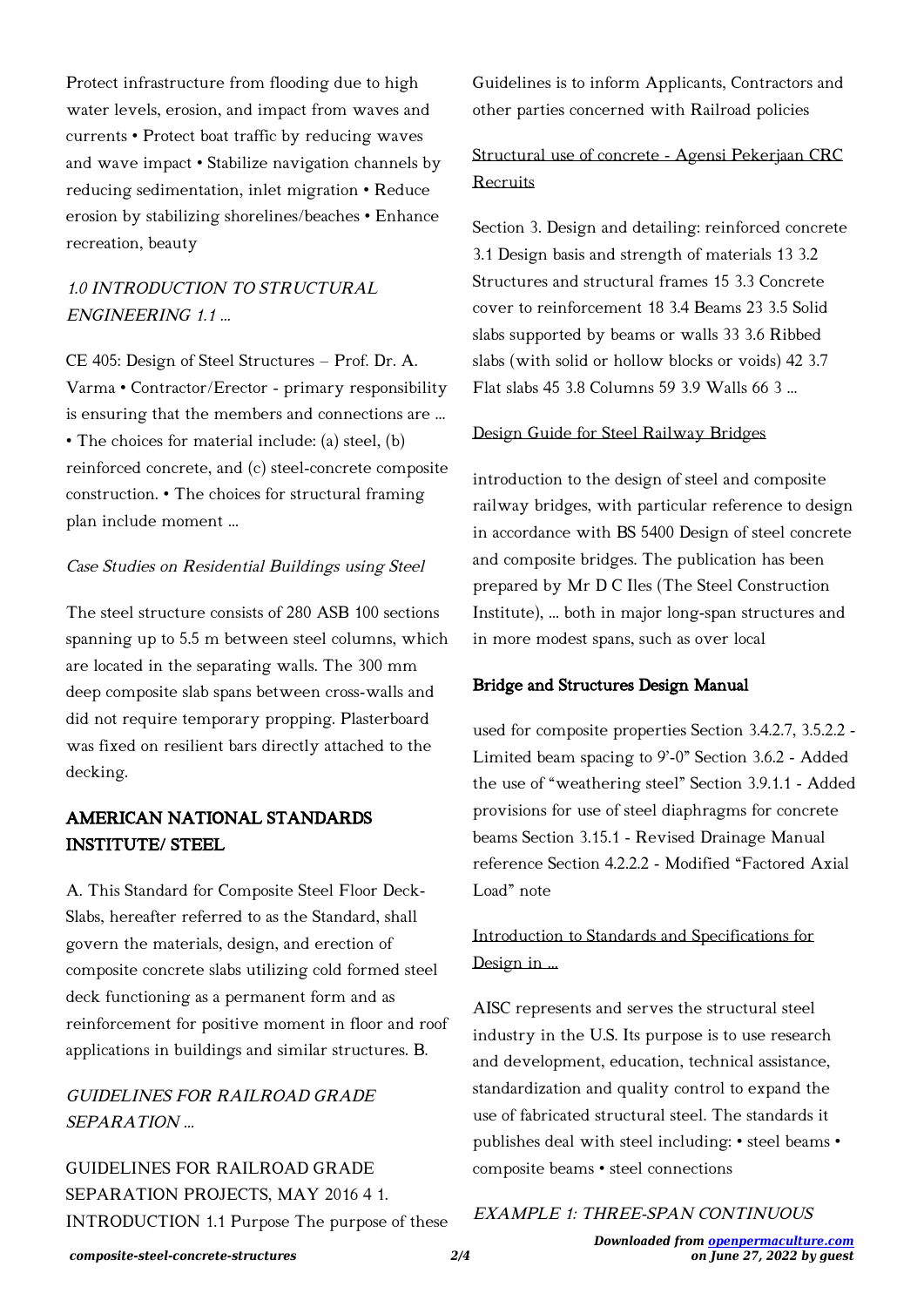### STRAIGHT …

Specifications and only straight steel bridges are covered in the provisions as of this writing. The Third Edition of the design specifications, to be published in 2004, will contain a complete set of new provisions for the design of straight steel I- and box-section flexural members within Articles 6.10 and 6.11, respectively.

# GENERAL SPECIFICATIONS 11 CONCRETE - New York City

1.1.1 This specification covers cast-in-place structural concrete for use in buildings and structures, paving concrete (except heavy duty paving concrete), precast, and miscellaneous cast-in-place concrete except as noted in 1.1.2. The following chapters are contained within this specification: No. of Pages Chapter 1 - General 12

# EN 1993-1-1: Eurocode 3: Design of steel structures - PhD

EN 1993 Eurocode 3: Design of steel stluctures EN 1994 Eurocode 4: Design of composite steel and concrete structures EN 1995 Eurocode 5: Design of timber stluctures EN 1996 Eurocode 6: Design of masonry structures EN ]997 Eurocode 7: Geotechnical design EN 1998 Eurocode 8: Design of structures for earthquake resistance

### Anchoring To Concrete - PDHonline.com

A concrete anchor is a steel shaft either cast into concrete at placement or post-installed after the concrete has hardened. Cast-in anchors are threaded shafts with a buried end termination of a hex head, threaded nut, or 90° (L-) or 180° (J-) hook, or headed (non-threaded) studs welded to …

### Standard Specifications for Highways and Structures 2013

215.02 use of steel plates 123 215.03 composite pavements 123 215.04 pcc pavements 124 215.05 flexible pavements 124 215.06 crosswalks and sidewalks 125 215.07 pavement markings 125 215.08 removal of pavement markings 125 215.09 measure and payment 125 216 in-situ soil stabilization 126 216.01 description 126

# 318-11 Building Code Requirements for Structural Concrete …

of structural concrete used in buildings and where applicable in nonbuilding structures. The Code also covers the strength evaluation of existing concrete structures. Among the subjects covered are: contract documents; inspection; materials; durability requirements; concrete ... (supports); combined stress; composite construction (concrete and ...

### Codeof for theStructural of - Buildings Department

composite design, long span structures, stability issues, temporary works in construction, a wide rangeof steel grades, performancebased design and structural vibration. It was intended to be easy foruse by practisingengineers. Useof materials was covered by reference to internationallyaccepted equivalent standards and by

### Design Criteria for Bridges and Other Structures

(Structures) April 2014 : 4 . N/A : Content update, inclusion of FRPC design criteria and other updates . DCE (Structures) August 2014 . 5 : All sections . Content update : DCE (Structures) March 2017 : 6 . Section 4.7.10 : Content updated to incorporate new girder type . DCE (Structures) February 2018 . 7 : All sections . Content update : DCE ...

### Specification for Structural Steel Buildings - AISC

### I. COMPOSITE CONSTRUCTIO 5-5N 6 11.

Definitio 5-5n 6 12. Design Assumption 5-5s 6 13. En Shead 5-5r 8 14. Shear Connector 5-5s 8 15. Composit or Girdere Beams with Formes d Steel Dec 5-6k 0 1. General 5-60 2. Deck Ribs Oriented Perpendicular to Steel Beam or Girder 5-60 3. Deck Ribs Oriented

*Downloaded from [openpermaculture.com](http://openpermaculture.com) on June 27, 2022 by guest* Parallel to Steel Beam or Girder 5-61 16. Special ...